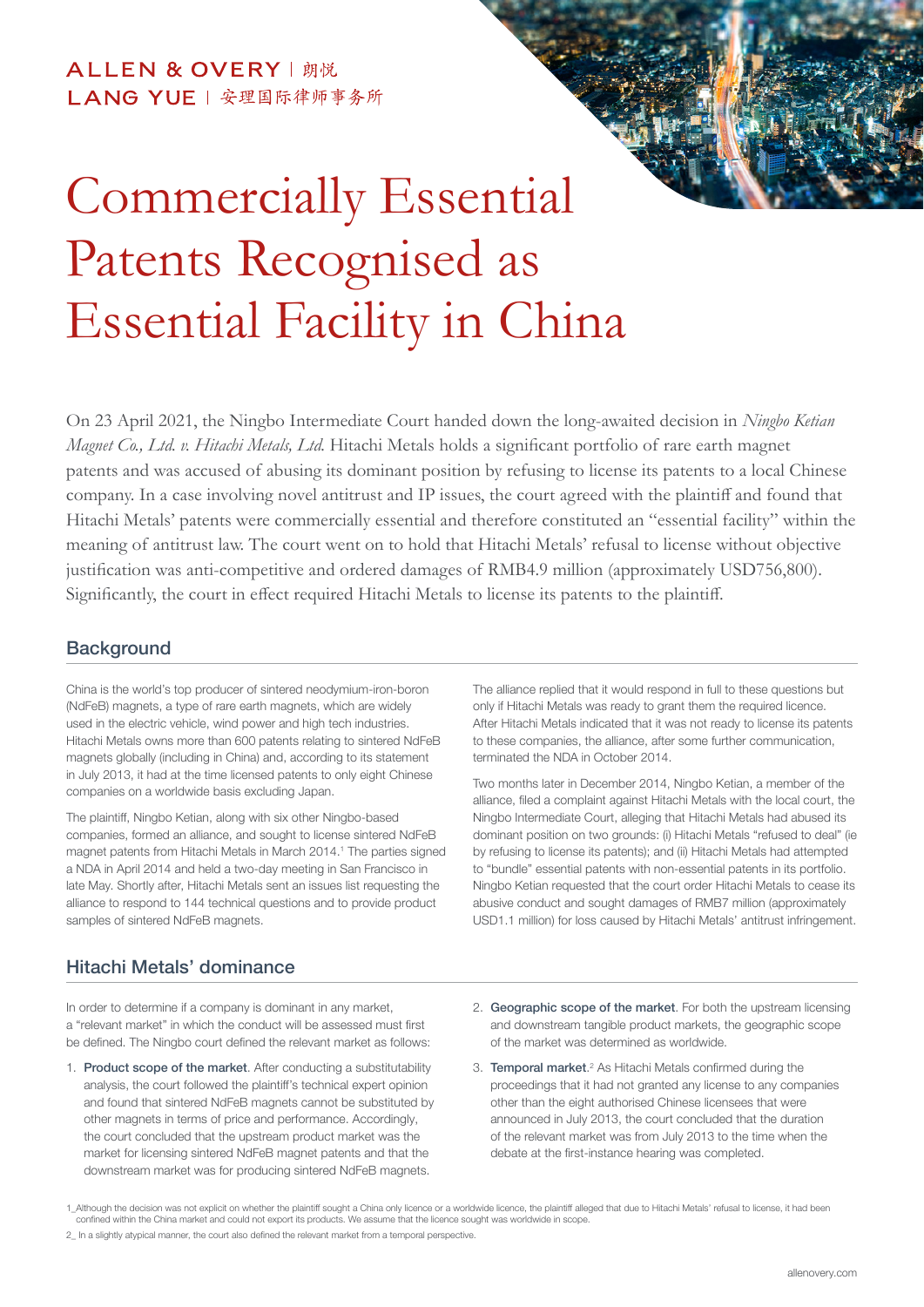The court went on to hold that Hitachi Metals was dominant in the relevant market during that entire period. The court reasoned that "due to the proprietary nature of patent rights", Hitachi Metals held the *entire* licensing market in respect of its commercially essential patents and that absent comparable patent portfolios, no counterparty could restrict Hitachi Metals' power over price and licensing terms. According

Essential facility

In its abuse of dominance analysis, the court invoked the doctrine of essential facility as "an analytical tool". The court stated that generally the following five elements must be present to establish an essential facility:

- 1. the facility is indispensable for other firms to participate in competition;
- 2. the monopolist firm controls the facility;
- 3. competitors cannot duplicate the facility using reasonable efforts;
- 4. the monopolist firm unreasonably denies the use of the facility by competitors; and
- 5. it would be feasible for the monopolist firm to provide the facility.

#### Refusal to license was anticompetitive

The court relied on Article 7 of the amended Rules on Prohibition of IPR Abuse issued by the PRC antitrust authority in October 2020. Article 7, in the relevant part, provides that: "where a dominant firm's intellectual property constitutes an essential facility for certain manufacturing and business activities, the dominant firm shall not refuse to license other firms such intellectual property on reasonable terms without reasonable justification."

Notably, the court stressed that "when intellectual property becomes an essential facility to enter into the downstream product market, refusal to license [such intellectual property] may substantially restrict or eliminate downstream competition and thereby harm consumers or public interests."

The court ruled that Hitachi Metals had in effect refused to license its patents, noting the following:

The court followed the plaintiff's technical expert opinion and noted that two types of Hitachi Metals' patents were "indispensable". The first type is those sintered NdFeB magnet patents that cannot be designed around when producing sintered NdFeB magnets, with the second type being all patents, of which the cumulative design-around costs were so high that they could have forced a firm out of the market.

As the relevant patents were indispensable for manufacturers of sintered NdFeB magnets to compete and cannot be reasonably substituted, the court found that Hitachi Metals' patents constituted an essential facility. In finding so, the court also took into account Hitachi Metals' own marketing statement that its patents were "essential" for manufacturing sintered NdFeB magnets.

- 1. although the plaintiff had indicated its willingness to license the relevant patents, Hitachi Metals had failed to respond in a timely manner and did not provide the plaintiff with an actual offer;
- 2. as an attempt to gain technical information from the plaintiff, Hitachi Metals took advantage of its dominance and requested that the plaintiff unconditionally respond to its 144 technical questions in the licensing negotiation;
- 3. in indicating its refusal, Hitachi Metals cited the fact that the plaintiff initiated patent invalidation proceedings against its patents (which, according to the court, constituted a "no challenge" requirement and was in itself anti-competitive); and
- 4. Hitachi Metals had not provided any objective justification for its refusal or any proof that its refusal had a positive impact on innovation and efficiency.

As a result, the court held that Hitachi Metals' refusal to license its patents to the plaintiff was anticompetitive.

#### No standing to sue for bundling

In addition to refusal to deal, another ground of abuse raised by the plaintiff was that Hitachi Metals had attempted to bundle essential and non-essential patents in its portfolio. The plaintiff stressed that a significant amount of Hitachi Metals' patents were based on processes and techniques known in the industry and that those filings were aimed to unwarrantedly extend its patent protection and to create entry barriers.

The court, however, declined to assess the existence of abusive bundling conduct alleged by the plaintiff on the ground that Hitachi Metals had not provided the plaintiff with a patent list. Noting that the past licensing practices could not be relied on in the instant matter, the court held that the plaintiff had no standing in relation to its bundling claim.

#### Implications and takeaways

*Hitachi Metals* is the first case after *Huawei v. InterDigital* where a Chinese court found that an IP owner's licensing practice could constitute an abuse of dominance. After seven years of litigation and with both parties filing evidence including technical and economic expert opinions, the court's analysis of Hitachi Metals' dominance and practice appeared to be relatively comprehensive. The decision involves issues that are both technically and legally complex and the following aspects are particularly noteworthy:

- 1. The *Hitachi Metals* decision affirmed that Article 7 of the Rules on Prohibition of IPR Abuse as amended in 2020 can be invoked in cases where the licensed subject matter is commercially or technically essential, even if it is not a standard-essential patent (SEP). This position is quite unique in the world.
- 2. In the SEP context, SEP owners and implementers have benefited from the case law concerning the way the parties should conduct their negotiations to be FRAND-compliant. However, in the *Hitachi*

to the court, Hitachi Metals had a significant impact on the downstream market through its licensing arrangements with selected magnet producers. In particular, the court noted the fact that the majority of the main customers for sintered NdFeB magnets consider it necessary for magnet producers to be licensed by Hitachi Metals.